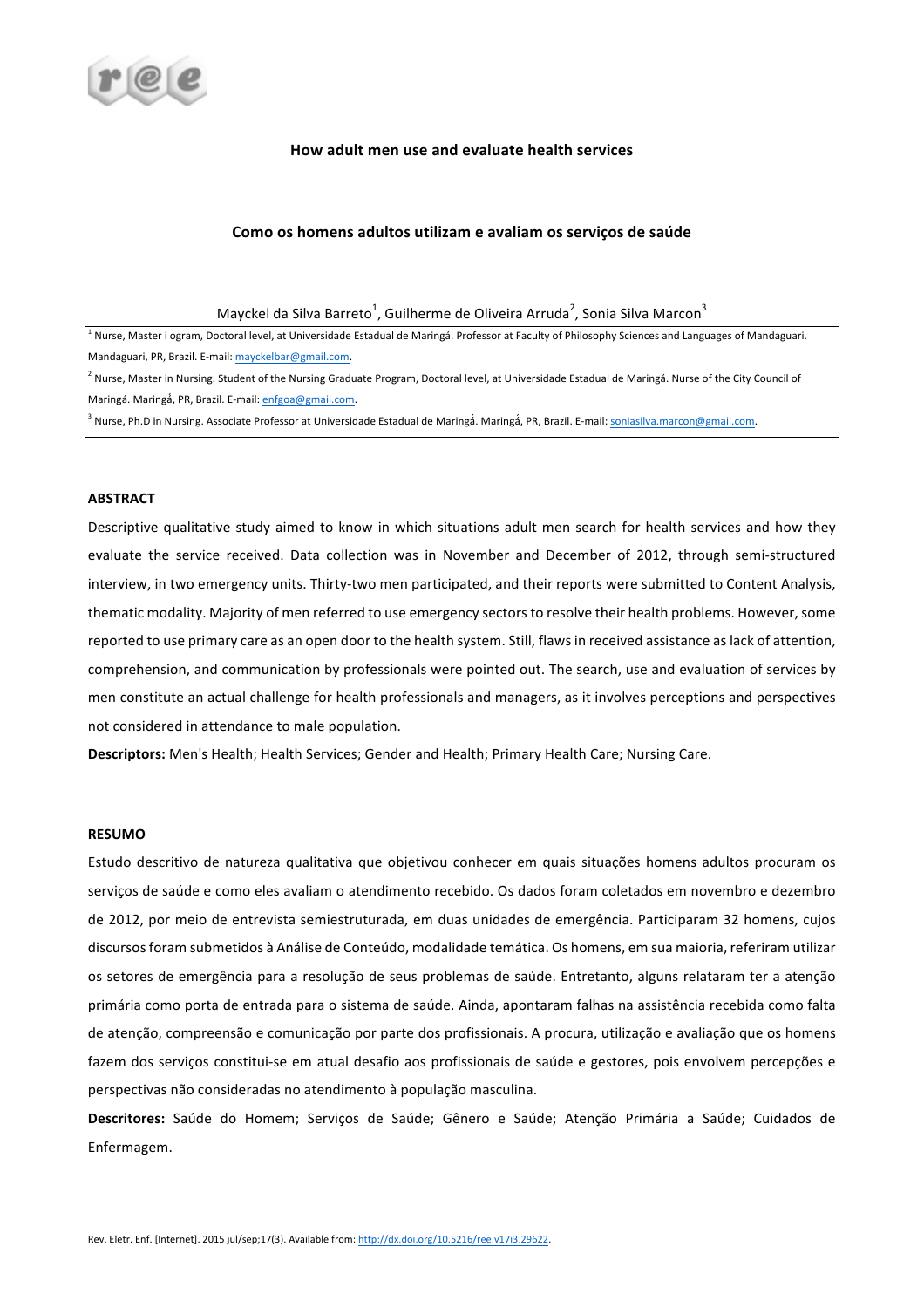#### **INTRODUCTION**

Male healthcare promotion have been discussed in diverse areas and social contexts<sup>(1)</sup>. These discussions are opportune because although the female population is numerically bigger, men suffer from more severe and chronic health conditions and are the ones who die earlier by main causes of death - cerebrovascular problems; cancers and external causes. This is significantly reflected in morbidity and mortality profiles of males and have been shown by national<sup>(2-3)</sup> and international<sup>(4-5)</sup> studies.

Even in front of this reality, Brazilian men, in contrary to women, search less for Primary Health Care (PHC) services<sup> $(2,6)$ </sup>. This behavior is also observed in other countries, as pointed by a study about consultation rates between users of the basic attention service in the United Kingdom $<sup>(5)</sup>$ .</sup>

On the other hand, in emergency sectors, the male presence is more common overall caused by their motives when entering the primary care service  $-$  external causes and acuteness of sensible chronic conditions  $-$  and the need of fast resolution for their health problems as demonstrated by them  $(2)$ .

Men resist searching for PHC services, especially for not finding adequate conditions to resolve their health demands. In contrast, they commonly face simplistic approaches based on care focused to specific groups, as observed in a Scottish study about perceptions of men assisted in a male health attention program $<sup>(7)</sup>$ . In Brazil,</sup> this setting is also seen and represents a gap in universal and integral primary attention implementation to the population, at the same rate that it reveals inequalities in assistance provided to men and women. This fact is related to gender concepts present in our society, surpassing biological differences<sup>(3)</sup>.

In this sense, when following the masculinity hegemonic model, men suppress health necessities that are socially recognized as fragility signs. These generate conflicts between being male and being masculine and can cause feelings of self-depreciation and exclusion in those looking for professional assistance in health services, culminating less satisfaction with the assistance received<sup>(8)</sup>.

Although the evaluation of user's satisfaction regarding assistance quality in health services are already well documented in the literature, but when considering male users, studies are still scarce $(1,6)$ . This lapse in scientific knowledge allows inferring that PHC are not sufficiently prepared to receive men, especially due to limitations in the comprehension of gender constructions related to care and, in assisting demands in a broad and resolute way which tends to increase the search for secondary level services - emergencies.

From this gap, the present study starts from the following research question: how do men search for health services in situations judged as necessary? Therefore, the aim of the study was to know in which situations adult men search for health services and how they evaluate the received attention.

### **METHODS**

A qualitative descriptive and exploratory study, conducted in two emergency units: the Emergency Care from Mandaguari (PR) and Emergency Room of the Regional University Hospital of Maringá (PR). These services were chosen given the scientific evidence pointing those as the health care level most searched by  $men<sup>(2)</sup>$ .

The option to include only adult men in the study was based on the fact that there are efforts to conduct studies and strategies for young and older male population and in counterpart, there is lack of those practices related to adults. Thus, aiming to select subjects, the following inclusion criteria were established: male subject, aged between 20 and 59 years, and assisted in an emergency unit by any reason during data collection. The exclusion criteria were: to not present clinical, physical and/or mental conditions to participate in the interview.

Data collection occurred during the months of November and December of 2012, through interviews, using a semi-structure script composed by two parts. The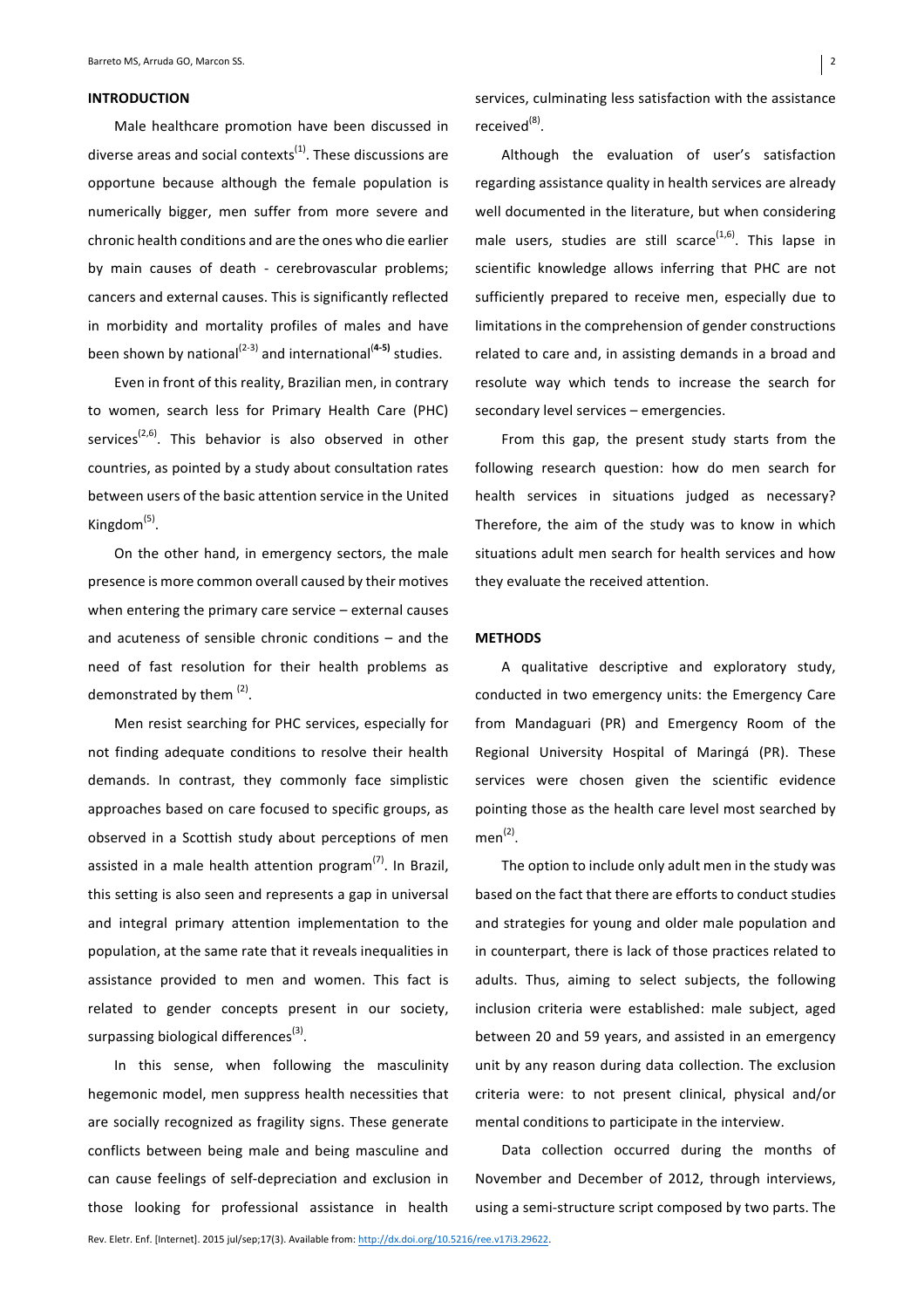first was composed by questions aimed to characterize the subject (age, unit where assisted, marital status, occupation and motive for assistance), and the second presented the guiding research question: What is the health service that you use the most, and why? And what do you have to say about the received attention?

Interviews lasted on average 30 minutes and were conducted by an external researcher regarding emergency units. It was conducted after medical attention and in a reserved space, guaranteeing subject's privacy. The delimitation of participants' number was given by theoretical saturation of findings<sup>(9)</sup> and when noticing new elements not being aggregated from this data collection.

The analytical interview process was conducted considering the Content Analysis assumption, thematic modality, which attributes importance to words and its meanings through the search of themes in different realities<sup>(10)</sup>. Pre-analysis; material exploration; treatment and data inference steps were performed in this process.

In pre-analysis, interviews were printed and read in a fluctuating way, allowing acquirement of generalized knowledge about the content. Following that, we initiated a careful and exhausting exploration of all content, leading us to identify meaning nucleus, the messages' codification and finally categorization, in which all themes with common meanings were progressive grouped ("collection" procedure) $(10)$ , culminating the elaboration of two thematic categories: where, when and why adult men search for health services; and attention to male health: how he perceives and expects to be cared.

After that, we inferred the data and analyzed it based on gender theoretical and analytical reference<sup>(11)</sup>.

The study's project was approved by the Ethics in Research with Human Beings Committee of the Universidade Estadual de Maringá (Process nº 132.578, from October  $1<sup>st</sup>$ , 2012). To guarantee participants' anonymity, they were identified with the letter H ("homem") followed by two Arabic numbers; the first was indicative of the interview order, and the second

indicative of their age. At last, we opt to add the motives that took them to look for a health emergency service in that moment to the codenames, to better contextualize their reports and their circumstances.

#### **RESULTS AND DISCUSSION**

Thirty-two men participated in the study, their age varied from 20 to 59 (the mean was 36,1 years), being 20 of them married or in a stable consent union, and all others were single. Regarding their occupation, only three were retired; all others were formally or informally in the job market. Between professional activities, metallurgic, agriculture, civil construction and loads transportation were highlighted.

Findings will be presented in categories created during the analytical process.

# Where, when and why adult men search for health **services**

When asked about their using habits in health services, adult men referred beyond type of most used assistance (primary, secondary or tertiary), also, causes that led them to search for it.

*Now I'm coming to the Emergency Room, because is a fast attention case, but I use more the health center. When it is* only fever and flu, more simple things, I search first for *the health center* (H.19, 29 years; traffic accident).

*Sometimes I go to UPA* (Emergency Room Unit), but *normally I look for the health center close to home.* (H.11, 24 years; traffic accident).

The Basic Health Unit (BHU) is the first place where men search for healthcare prevention, immunization and preventive routine exams, as observed in the following lines: 

When I needed, always went to the health center. The last time that *I* needed, it was to be vaccinated for tetanus to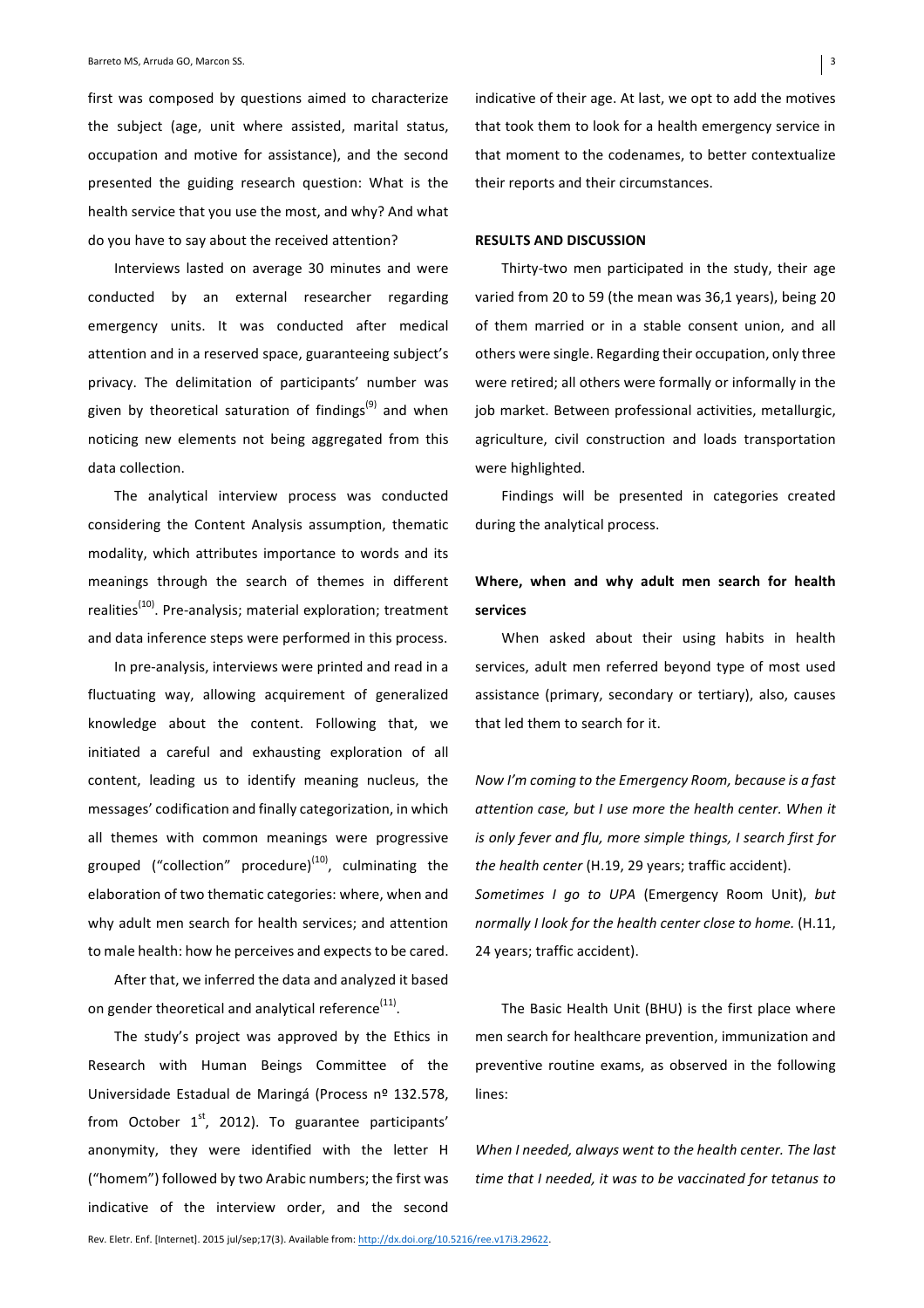*be able to enter the company* (H.13, 29 years; traffic accident). 

*This* year, I think it's about four months ago, I've been to the health center to do routine exams, a check-up, blood *tests, diabetes and prostate* (H.31, 43 years; aggression victim).

Interviewers understand the BHU function and the Family Health Strategy (FHS) as a place to perform less complexity attention and preventive exams. However, men still search for emergency services due to (un)availability of time or by considering a better quality assistance, especially when considering number of professionals as indicative of good service.

*I search more for emergency service, the wait for consultation is faster, whenever I need, I come here (H.3,* 53 years; inguinal pain).

*There* is more staff in the hospital to attend people, in the *health center there are many people searching, practically* all neighborhood, then at the hospital is faster and they attend better (H.6, 26 years; work related accident).

It is a bit hard to go to the health center, because as I work *away* I have to come here after work, and that's why I use *more the Emergency Service* (H.8, 29 years; migraine, myalgia and retro orbital pain).

For most interviewed, reasons that took them to emergency services during data collection were especially traumas from work and traffic accidents, which needed adequate urgency care. In some cases, the motivation to search for determined type of health service was not only the actual health problem (emergency) or the need for routine exams (preventive), but also health service characteristics, as those would qualify the service for their needs. 

Although it was created two decades ago, we noted the healthcare model proposed by FHS is still not being clearly understood by some interviewed. This reality can also be evident on a recent study, in which lack of information about the program and its objectives are presented as responsible for users to search for median and high complexity services, thus contributing to the permanence of healing conception of health institutions<sup>(3)</sup>.

Under this sight, it is worthy to note that emergency situations can also motivate the search for primary health services. However, actual Brazilian norms do not present clear definitions about the minimal conditions to attend urgencies in this attention  $level<sup>(12)</sup>$ . Thus, for the adequate attention, investment in technical capacities for professionals and management of the health attention network are needed, besides the work review process developed by health teams<sup>(13)</sup>.

In general, we can learn that searches for a determined type of health service are modelled by its work hours. This is because men value the possibility of care not implicating in their work absence and also because it can be fast. In addition, the literature highlights the higher number of available health professionals, quick process before medical consultation, flux of users and distance between health institution and the person's home as motives to search for emergency care $^{(13-14)}$ .

The search and use of health services by men is different from how it happens within women. However, there is a need to problematize this question from the relational gender perspective. Health professionals as well as users reproduce the gender model already crystalized, restricting to male and female peculiar ways to learn how to self-care<sup>(15)</sup>. Investigations<sup>(14,16)</sup> confirm men presenting more difficulty while searching for health assistance due to decreased negative health selfperception or healthcare need.

Besides, it is still part of common sense that health promotion and prevention activities are female tasks $^{(14,16)}$ . In consonance, a study conducted in the Netherlands showed health self-perception being worse between women when compared to men, determining women using more health service for preventive  $reasons<sup>(17)</sup>$ .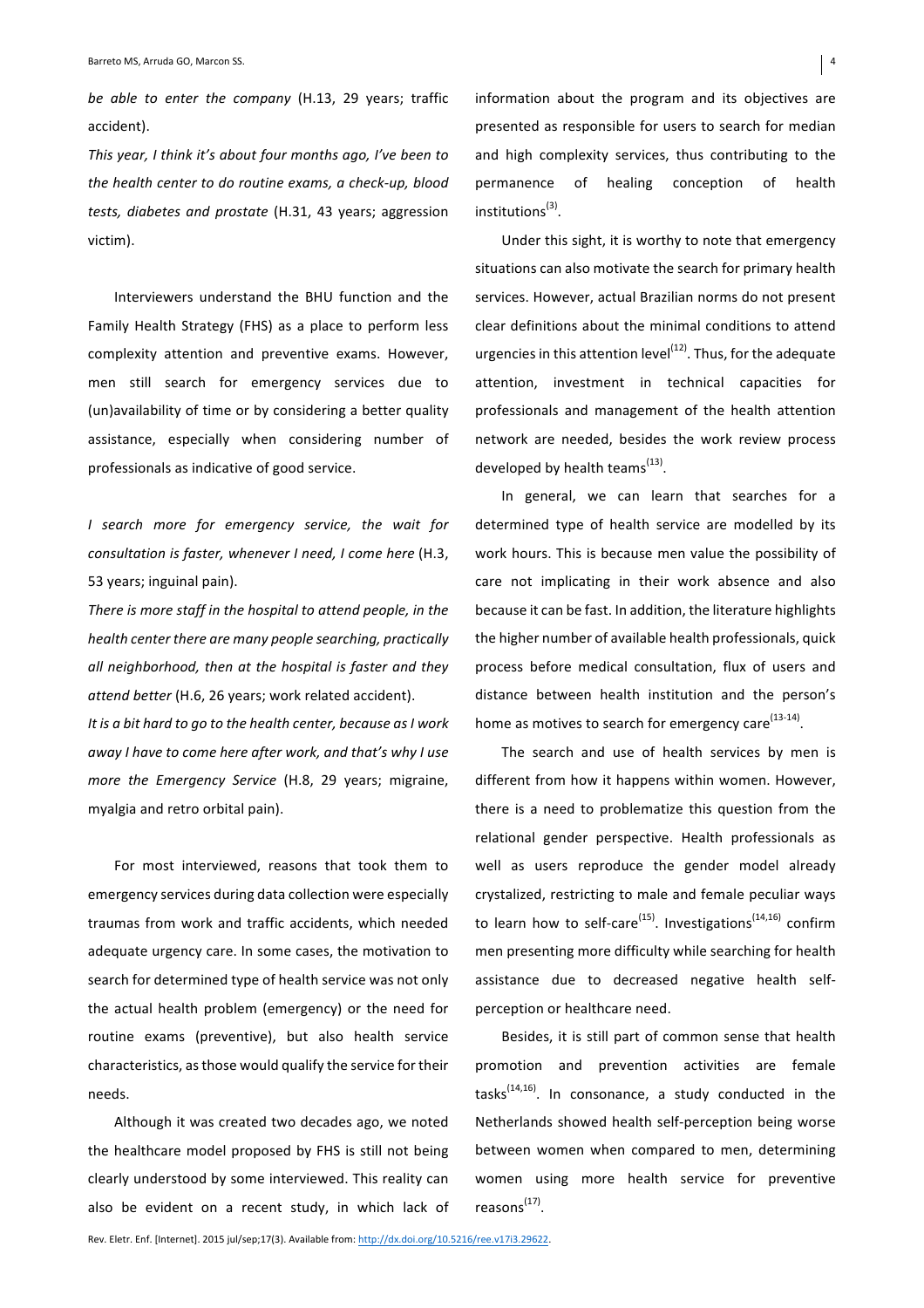Despite that, men still excel immediate attention in their needs, differently from women who are more tolerant and persist in the wait for care  $(16)$ . From a gender perspective, it can be inferred that healthcare demand disparages subjects created to assist and provide. This affronts a rigid pattern without opportunities for flexibilities. The "invulnerable being" male image can lead practices of less care with their own body, becoming vulnerable $^{(18)}$ .

Thus, to make men arrive at health services before their health status aggravation constitutes an important challenge to the service and professionals; requires cultural transformation and mutual involvement: systemuser. Thus, for primary care services to become attractive and at the same time, develop specific activities for the male population, an adequacy of health services to male demands looking for care $^{(1)}$  is necessary.

One of the ways to reach this adequacy is to listen to men who use the service. This would allow knowing motives for assistance search, and also evaluating provided care. This posture would approximate and establish a link between professionals and men, which is important for a conjunct assistance planning and male participation in decision making about his healthcare<sup>(19)</sup>.

Some interviewed expressed their perceptions and suggestions for good service based on their experiences and in how they idealized quality assistance, as observed in the next category.

# Attention to male health: how he perceives and expects **to be cared**

Few men positioned about the assistance received by professionals in commonly used health services, in a positive as well as negative character.

*I've* heard friends of mine complaining about the *Emergency Room, but I've always been well cared, well treated, I think it lacks doctors, but it's the government's fault* (H.32, 28 years; work related accident).

*I* think it lacks comprehension, to know how to hear the patient. If he is here it's because there is a problem, he is *not joking* (H.9, 32 years; intense migraine).

*Many times the doctor does not even touch you, doesn't do* any exam to see if you are really sick of not. They should *attend people a little better* (H.4, 28 years; sore throat, fever, headache and myalgia).

For participants, flaws while attending characterized by the lack of attention and comprehension, communication deficit and sometimes, disregard from professionals, brought discourses indicating need of improvements based on respect and on the ability for health workers to better inform men about details regarding the received assistance. In general, we observed interviewed asking for more humanization in assistance.

*Man already does not search doctors that much, only in the last case. So, if he got here and was well treated, everything that needed to be done was done, sometimes men* would self-treat a little better, would self-care more, but he already gets here with all difficulties, and then is poorly treated (H.8, 29 years; migraine, myalgia and retro orbital pain).

*I* have a hard time to know what is going on during my *appointment, to know what they will do with me [...] they leave me here in the stretcher and keep leaving [...] lacks information* (H.11, 24 years; traffic accident).

Men also highlighted the need to have ways by which they would communicate to city managers the gaps and needs in health services; feasibility of more health professionals, including professionals specific for male health problems; more precision in attendance to resolve specific emerging problems; and better payment for health professionals:

*I* think it should have a free phone number for all hospitals and attendance rooms so that we could complain, this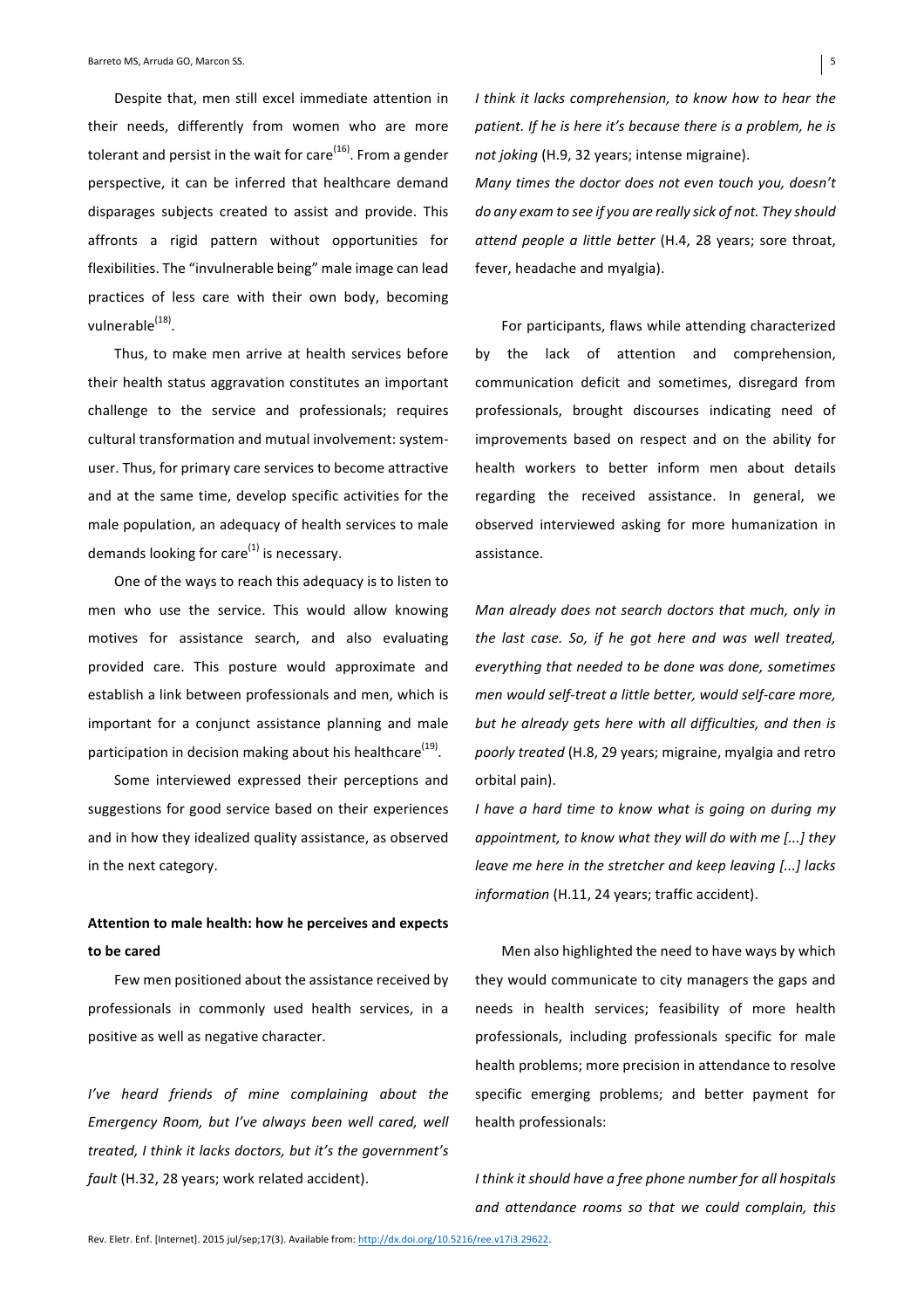way the mayor would know what happens in health services (H.9, 32 years; intense migraine).

*Would need to have more specific doctors to treat men in municipal health centers, because there isn't, if you need,* you have to pay. In the public one, there is not even an *urologist!* (H.2, 44 years; renal colic).

Lacks professionals or even resources to better pay the *health professional, so that he works in another mood* (H.22, 49 years; traffic accident).

A study conducted in Rio de Janeiro with 50 men revealed qualitative indicatives attributed to a good service were: humanization, communication and readiness<sup>(1)</sup>. Attention during appointments was also highlighted in a multicenter investigation conducted with 201 men in Pernambuco, Rio Grande do Norte, Rio de Janeiro and São Paulo states<sup>(20)</sup>.

Another research conducted in a Brazilian northeast city with 15 men revealed resolute attention being related to welcoming users in health services and attention based on communication and trust between  $professional-user<sup>(21)</sup>.$ 

Beyond constituting a sensitive quality indicator for provided service, user's satisfaction is a category considered strategical for better service adequacy to its demands. Thus, adult men expose their anguish and, at the same time, opine about potential actions to improve the health service structure and attention quality. In the perspective of a solid implementation of the National Policy for Integral Attention to Male Health, the relevance to analyze the presence and male demands in male services is highlighted, under the men sight as subject in this setting<sup> $(22)$ </sup>.

In few moments, it was noted the rooting of a gender culture that is harmful to male health, present in our society and reproduced in speeches and attitudes of male adults, raising the need for focused actions in the subversion of this logic. However, in Scotland services formally structured for actions aimed at all male population have not obtained such positive effects as if they were directed to specific male groups<sup>(7)</sup>. In those cases, the user's age seem to be more important that simply the male gender<sup>(7)</sup>.

Recommendations for male attention go in the direction of assistance offer for male specificities. In the hospital environment, for example, given peculiarities and singularities, separated sectors for men, women and children are necessary. Regarding medical specialties, urology attention for example was requested by subjects, revealing that there is no equal preoccupation with care for men and women from public managers; in which frequently specialized professionals are available to attend gynecological complaints $<sup>(1)</sup>$ .</sup>

The focus about male perceptions regarding the received service allowed identification of gender construction, still invisible for society and health services. The present investigation did not compare distinct assessments between genders and addressed a restrict group of male population, in a specific service  $$ emergency room  $-$  in two health units, characterizing a study limitation, considering that in other care settings, different findings could appear. But, results provide comprehension about male behavior in health and its perception of received care, which are still considered for planning, organization and adequacy of health services.

#### **FINAL CONSIDERATIONS**

The present study showed majority of adult men using emergency units to search resolution for health problems. However, a small group reported vanguard comments of PHC use as entering door to the health system. It is noted that naturalize choices for emergency services would result in error, because they are not only and simply based in the search for services following a hierarchical assistance, but they are structured by gender perspectives that lead men to search for a curative, immediate resolution and free of prejudice.

The present study advanced in the sense of addressing men inserted in emergency services, identifying not only motives causing habitual search for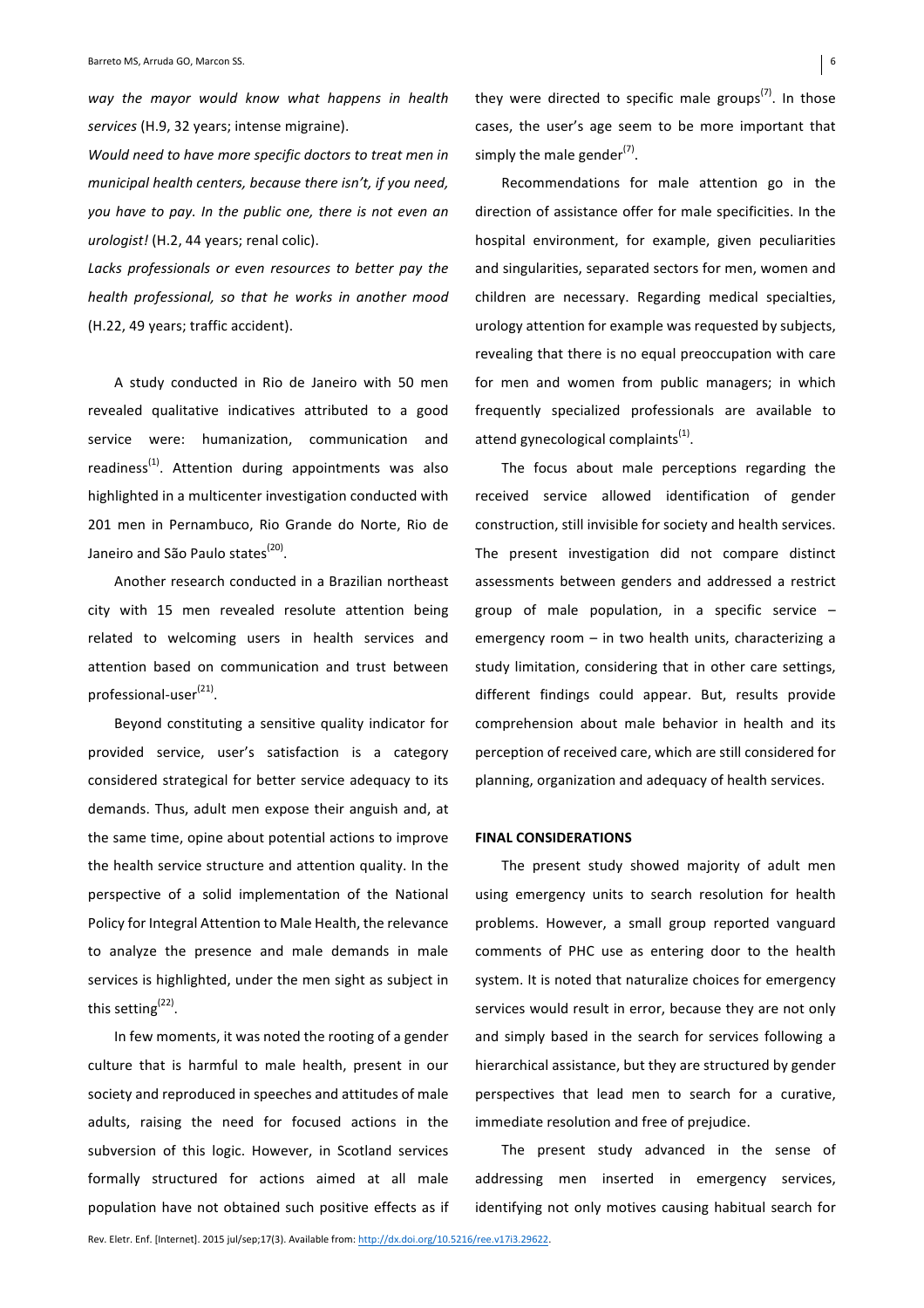health services, but also, those by which they searched for emergency care, main locus of answers to male health demands. 

In addition, it was possible to know satisfaction perceptions of those individuals and their opinion regarding the service quality, unveiling demands  $$ readiness at initial care, attention, communication, resolution of problems, sufficient health resources and available time for attendance  $-$  that still constitute flaws in health services.

These flaws are still little discussed in studies about this theme, but are still predominant in routine practice. For this reason, we emphasize the present study impact falls on health services structure and prepare to welcome young adult men, by a spontaneous demand or by pragmatic actions. In a broad way, findings can implicate on re-adequacy of the National Policy for Integral Attention to Male Health, in a way to provide aids for health managers and teams to implement preventive strategies and care segments for younger men, which are the focus of this policy.

## **REFERENCES**

1. Gomes R, Rebello LEFS, Nascimento EF, Deslandes SF, Moreira MCN. A atenção básica à saúde do homem sob a ótica do usuário: um estudo qualitativo em três serviços do Rio de Janeiro. Cienc Saude Coletiva. 2011;16(11):4513-21. 2. Gomes R, Nascimento EF, Araújo FC. Por que os homens buscam menos os serviços de saúde do que as mulheres? As explicações de homens com baixa escolaridade e homens com ensino superior. Cad Saude Publica. 2007;23(3):565-74. 3. Brito RS, Santos DLA, Maciel PSO. Olhar masculino acerca do atendimento na Estratégia Saúde da Família. Rev Rene. 2010;11(4): 135-42.

4. Saburova L, Keenan K, Bobrova N, Leon DA, Elbourne D. Alcohol and fatal life trajectories in Russia: understanding narrative accounts of premature male death in the family. BMC Public Health 2011, 11:481.

5. Wang Y, Hunt K, Nazareth I, Freemantle N, Petersen I. Do men consult less than women? An analysis of routinely collected UK general practice data. BMJ Open 2013;3: 1-7. 6. Brito RS, Santos DLA. Percepção de homens hipertensos e diabéticos sobre a assistência recebida em Unidade Básica de Saúde. Rev. Eletr. Enf. [Internet]. 2011[acesso em: 20 jan 2014];13(4):639-47. Disponível em:

#### http://www.fen.ufg.br/revista/v13/n4/v13n4a07.html

7. Douglas FCG, Greener J, van Teijlingen E, Ludbrook A. Services just for men? Insights from a national study of the well men services pilots. BMC Public Health. 2013. 13(425):1-10. 8. Figueiredo WS, Schraiber LB. Concepções de gênero de homens usuários e profissionais de saúde de serviços de atenção primária e os possíveis impactos na saúde masculina, São Paulo, Brasil. Cienc Saude Colet. 2011;16(Supl.):935-44. 9. Fontanella BJB, Luchesi BM, Maria Saidel GB, Ricas J, Turato E, Melo DG. Amostragem em pesquisas qualitativas: proposta de procedimentos para constatar saturação teórica. Cad. Saúde Pública. 2011: 27(2):389-94.

10. Bardin L. Análise de Conteúdo. São Paulo, Edições 70; 2011. 229 p.

11. Brito MNC. Gênero e cidadania: referenciais analíticos. Rev. Estud. Fem. 2001; 9(2) 291-8.

12. Lumer S, Rodrigues PHA. O papel da saúde da família na atenção às urgências. Rev APS. 2011;14(3):289-95.

13. Caccia-Bava MCG, Pereira MJB, Rocha JSY, Martinez EZ. Pronto atendimento ou atenção básica: escolhas dos pacientes no SUS. Rev Med. 2011;44(4):347-54.

14. Vieira KLD, Gomes VLO, Borba MR, Costa CFS. Atendimento da população masculina em unidade básica saúde da família: motivos para a (não) procura. Esc. Anna Nery. 2013;17(1):120-7.

15. Silva SO, Budó MLD, Silva MM. Concepções e práticas de cuidado na visão de homens. Rev Texto Contexto Enferm. 2013;22(2):389-96.

16. Schraiber LB, Figueiredo WS, Gomes R, Couto MT, Pinheiro TF, Machin R, et al. Necessidades de saúde e masculinidades: atenção primária no cuidado aos homens. Cad Saude Publica. 2010;26(5):961-70.

17. Gerritsen AAM, Devillé WL. Gender diferences in health and health care utilisation in various ethnic groups in the Netherlands: a cross-sectional study. BMC Public Health. 2009. 9:109.

18. Machin R, Couto MT, Silva GSN, Schraiber LB, Gomes R, Figueiredo WS, et al. Concepções de gênero, masculinidade e cuidados em saúde: estudo com profissionais de saúde da atenção primária. Cienc Saude Coletiva. 2011;16(11): 4503-12. 19. Porche DJ. Patient-centered men's health. Am J Mens Health. 2014;8(5).

20. Gomes R, Schraiber LB, Couto MT, Valença OAA, Silva GSN, Figueiredo WS, et al. O atendimento à saúde de homens: estudo qualitativo em quatro estados brasileiros. Physis Rev Saude Colet. 2011;21(1):113-28.

21. Carvalho JBL, Brito RS, Santos DLA. Percepção do homem sobre a atenção recebida dos profissionais que assistem a companheira com síndromes hipertensivas. Cienc Cuid Saude. 2011;10(2):322-29.

22. Knauth DR, Couto MT, Figueiredo WS. A visão dos profissionais sobre a presença e as demandas dos homens nos